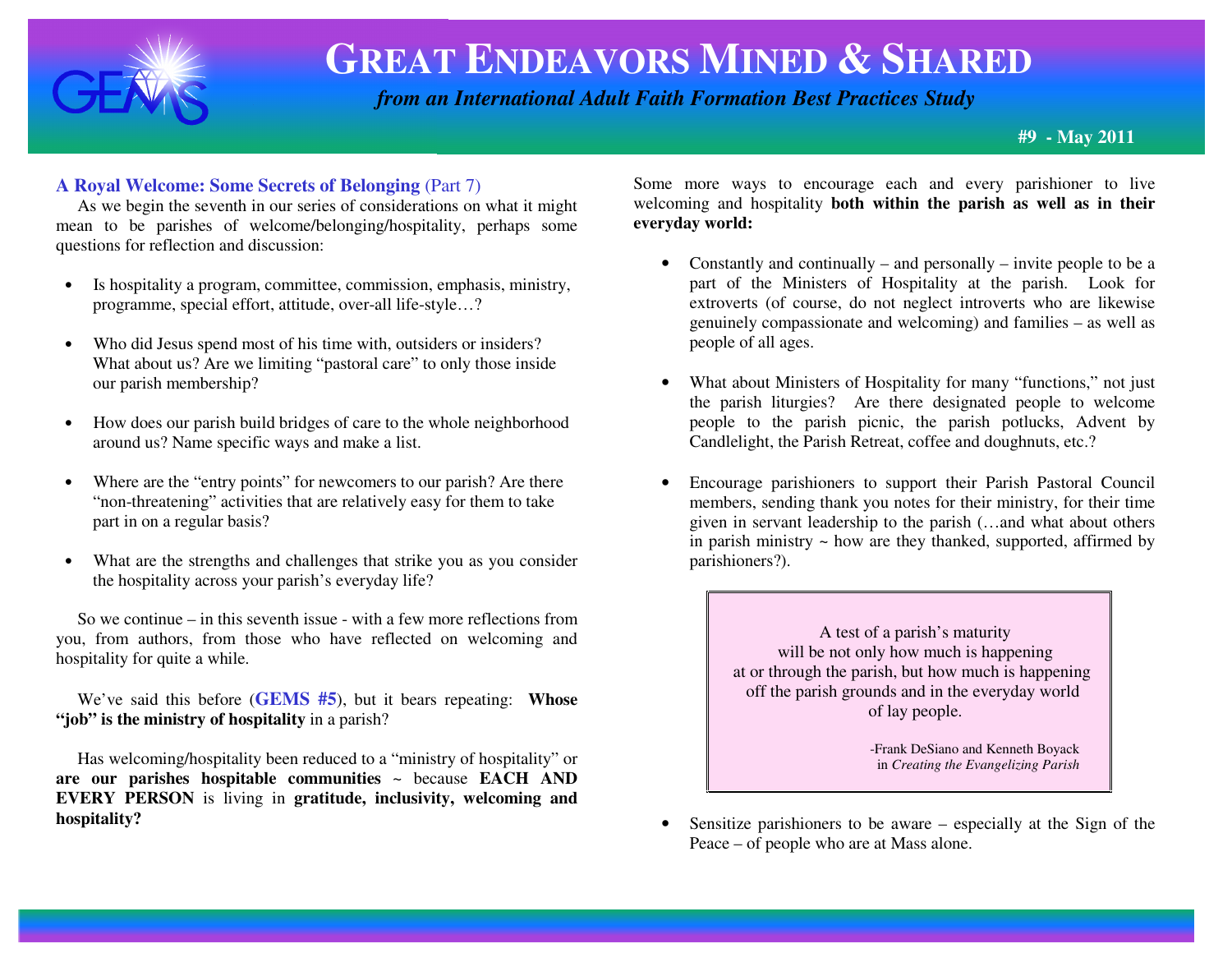### **GREAT ENDEAVORS MINED & <sup>S</sup>HARED**

- • Encourage everyone to make eye contact with those with whom they exchange the Sign of Peace.
- • Invite a group of people to be responsible for inviting new parishioners into coffee with them after Mass. Look out for those who have come to Mass alone.
- • Is your parish known throughout the (arch)diocese as the parish where everyone is kind to each other in the parking lot?
- • Why not recommend to parishioners that when they meet people at work, at school, at social events, in their neighborhood or community gatherings, they bring up – whenever/wherever it fits in - their membership in their parish community?
- $\bullet$  Because of their opportunities at the parish, are adults comfortable with "God-talk," the ability to speak easily and often about their relationship with God? Thus, in their interactions with others – at work, in their neighborhood – this is a natural topic.
- • Are parishioners equipped to be welcomers? To be inviters? Are they encouraged to keep extra copies of the parish bulletin, newsletters, even business cards to distribute to their family, friends, neighbors, co-workers ... whenever the need might present itself?
- • Enable and empower parishioners to become informed about the church's position on today's challenging, everyday issues such as capital punishment, war, economic justice, fair wages, annulments, divorce, immigration reform, etc. Conversation happens in everyday life; being well-informed will help them provide a welcoming stance in their conversations with others.
- • Support, encourage and affirm parishioners for their outreach in the community, such as,
	- o food distribution centers
	- ohomeless shelters
	- oEnglish as a Second Language or adult literacy programs
	- otutoring children, etc.

**Some additional ideas** adapted from an article by Jim Lamm, Director of Stewardship and Development, St. Louis King of France Church, Austin, Texas, and posted on the website of Holy Family Catholic Community, Fond du Lac, Wisconsin:

- Warmly greet your fellow worshippers at weekend liturgy not only at the beginning of Mass, but also on your way into and out of church.
- Cheerfully slide over when someone wishes to share your pew; offer a hymnal.
- Assist those who may need help with doors, kneelers, getting into and out of the pew.
- • Volunteer to be a Minister of Hospitality - a greeter, usher, or Donut Sunday volunteer.
- $\bullet$  Participate in Holy Family prayer circles, offering your gift of prayer to others.
- Work at festivals and dinners, providing a helpful, smiling face to everyone who comes to socialize.
- • Invite new parishioners you may meet to Family Night or another parish event; offer to bring them with you.
- Offer a ride to a parish event to someone who does not drive, or who prefers not to drive at night.

 Hospitality…is not a function of being friendly to friends but of learning how to be good host and hostesses to the strangers and the seekers who come to church in search of something they do not have.

 - Bishop Claude Payne in *Reclaiming the Great Commission*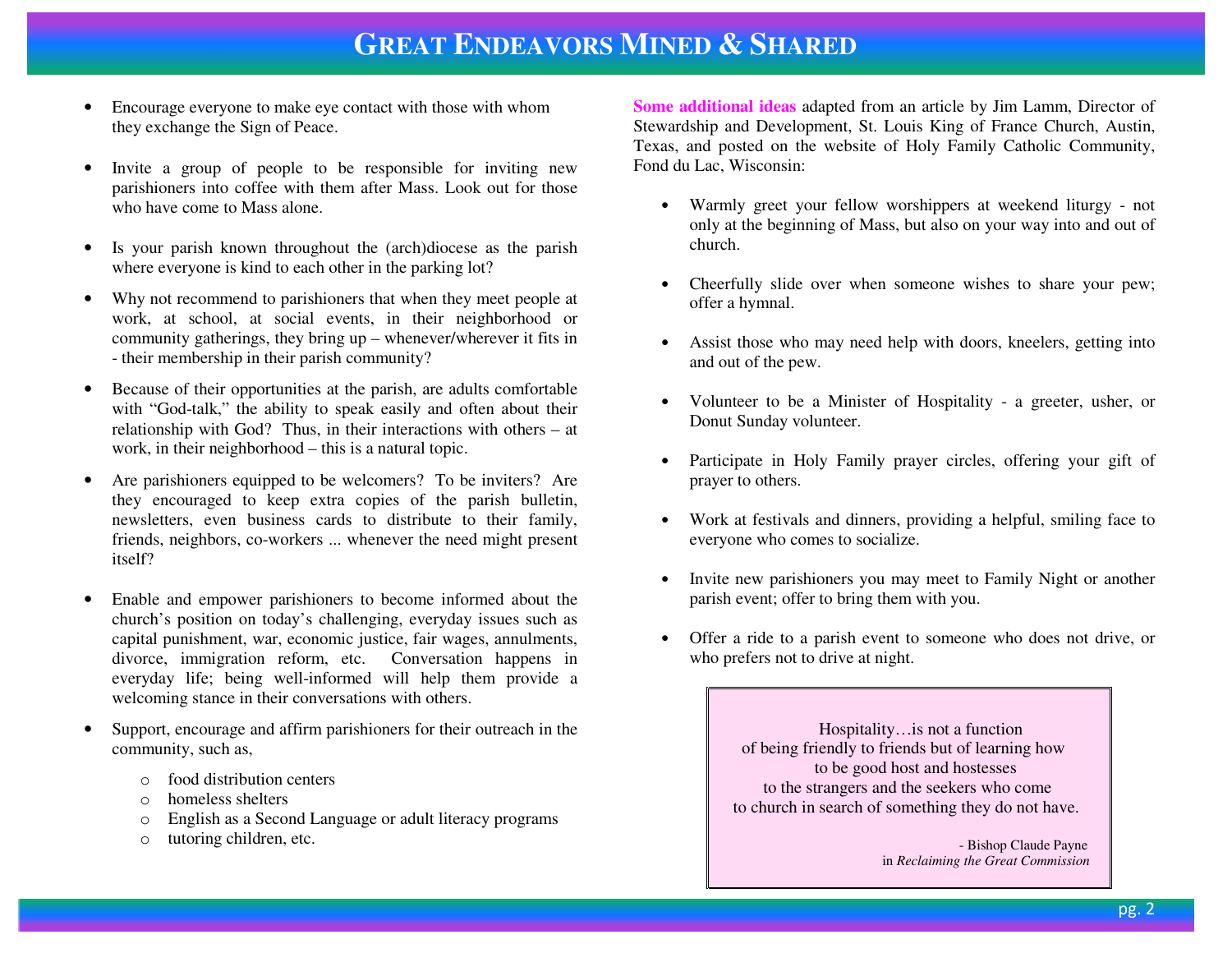### **GREAT ENDEAVORS MINED &SHARED**

**Walk with them**: Perhaps the do's and don'ts for parishioners (for staffs, for the parish as a whole) can be summed up through a borrowed analogy. A friend of mine is currently involved in CPE training at a hospital. One of the key messages that they (and all hospital employees) are constantly advised regarding responding to patients, visitors, anyone who needs them: "Don't just point the way; walk them to the next place."

#### **In every way, is that our mantra ~ as parishioners, as a parish?**

#### **Top Five Things**

 As we close this section of *"A Royal Welcome: Some Secrets of Belonging,"* I asked several parish ministers to imagine that someone was beginning a brand new parish. What would they tell them should be the five top things to do to ensure that the parish is a parish of welcoming? The following are some of their responses (some respondents exceeded the five!).

- 1. Encourage parishioners to embody the friendliness of Christ
- 2. Encourage social and spiritual growth in tandem
- 3. New parishioners book
- 4. Name tags
- 5. Get new parishioners involved, by indentifying and encouraging them to use their talents

 Kathy Nix, St. Matthew Parish Cornubia, Queensland, Australia

#### **\*\*\*\*\*\*\*\*\*\*\*\*\*\*\*\***

- 1. Serving coffee and doughnuts and providing a space and opportunity for people to gather and socialize
- 2. Having social activities where people can get together informally (Picnic, pot luck, bus tours, etc.)
- 3. If the priests, staff and parishioners are genuine in their enthusiasm to welcome people, the people will want to keep coming
- 4. There must be something to come for…good liturgy, a community that participates together in the liturgy, e.g. sings together enthusiastically

5. Make one-on-one phone calls when help is needed. A bulletin announcement is impersonal, but when someone takes the time to call and invite, it can have long-lasting benefits.

> Marianne Slattery, St. Noel Parish Willoughby, Ohio

#### \*\*\*\*\*\*\*\*\*\*\*\*\*\*

- 1. Community involvement and consultation in planning a future
- 2.Hospitality – welcoming at weekend Masses, cuppas after Mass
- 3.Good participative liturgies with relevant and challenging homilies
- 4.Celebration of key events, e.g. anniversaries, significant birthdays
- 5.Concern for families in crises, the aged, the lonely, etc.
- 6. Formation for ministries

#### Mary Robinson, OSU, St. Mary Mackillop Parish Birkdale, Brisbane, Australia

#### **\*\*\*\*\*\*\*\*\*\*\*\*\*\*\*\***

I recently had a close friend, who is not a parish member attend liturgy two weeks ago, say that we have a warm, welcoming parish. When I asked him to expand, he said, "Well, everything: your ministers of hospitality, the music, the liturgical celebration, the friendliness of the people." I'm also inclined to answer from my business background:

- 1. Leadership
- 2. Ownership
- 3. Discipleship
- 4. Service
- 5. Friendliness

Deacon Richard Manning, St. Ludmilla Parish Dubuque, Iowa

#### **\*\*\*\*\*\*\*\*\*\*\*\*\*\*\*\***

- 1. Make a roster of welcomers who are outgoing and warm people, interested in others, and train them in what hospitality actually entails.
- 2. Follow up on newcomers to the parish.
- 3. Make sure new parishioners know what clubs, activities, etc. go on in the parish.